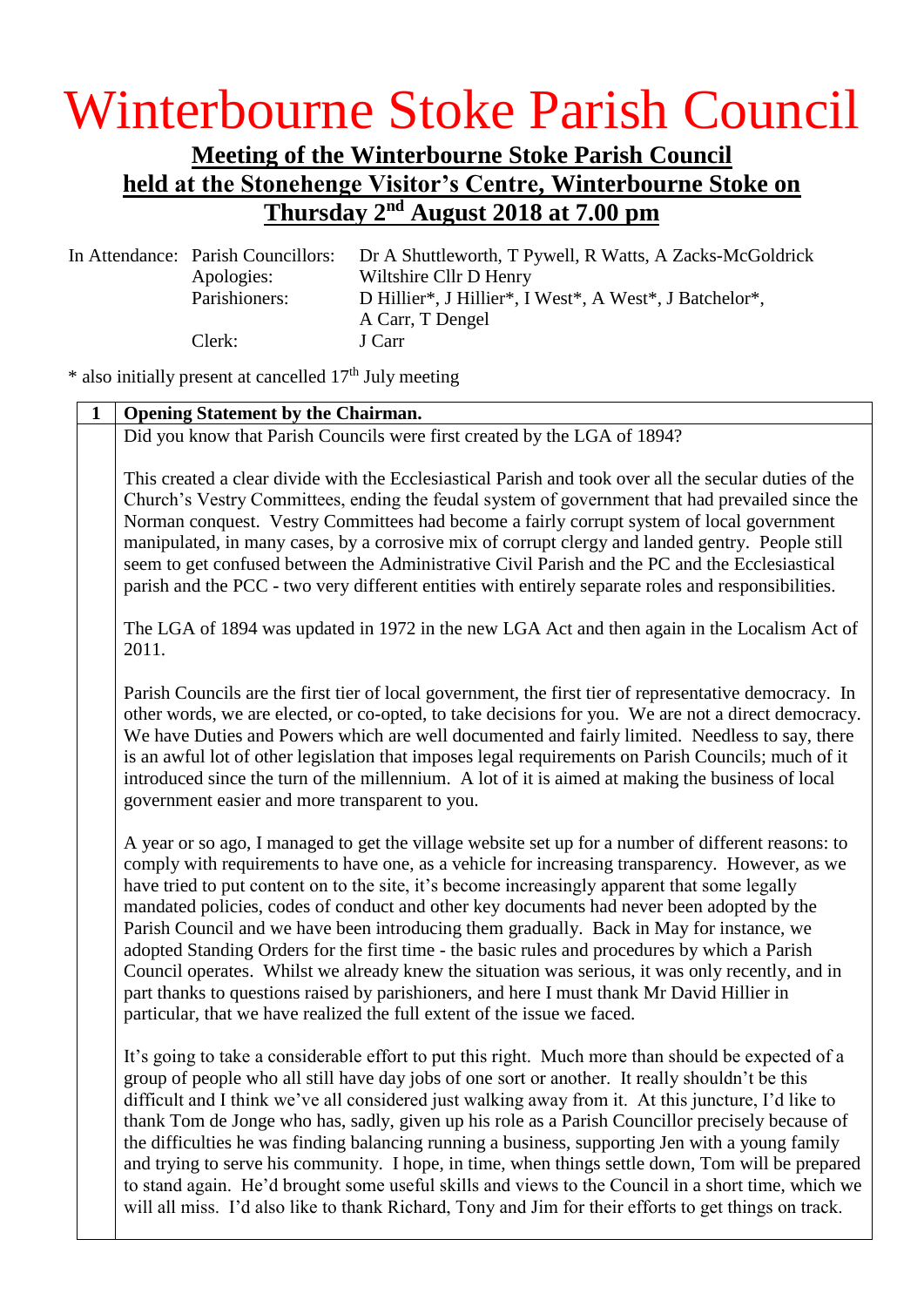|                | So, as a Parish Council we have a few problems not of our making. I don't believe in a blame<br>culture and pointing fingers isn't going to achieve anything positive now; we are where we are and<br>things need to be sorted out quickly to bring the Parish Council into full compliance with all its<br>statutory requirements.                                                                                                                                                                                                                                                                                                                                                                                                                             |  |  |  |
|----------------|-----------------------------------------------------------------------------------------------------------------------------------------------------------------------------------------------------------------------------------------------------------------------------------------------------------------------------------------------------------------------------------------------------------------------------------------------------------------------------------------------------------------------------------------------------------------------------------------------------------------------------------------------------------------------------------------------------------------------------------------------------------------|--|--|--|
|                | I've spent a good part of the last few weeks in dialogue with the Wiltshire Association of Local<br>Councils (WALC), seeking and taking their advice, and, together with the Clerk, drafting a raft of<br>documents based on model templates provided to us.                                                                                                                                                                                                                                                                                                                                                                                                                                                                                                    |  |  |  |
|                | Part of the reason for such a long and complex agenda this evening, is to allow us to take a motion<br>to adopt these new policies, codes and procedures etc and allow us to operate.<br>Once we have that policy foundation, we can begin to address some other outstanding issues of<br>direct interest to Parishioners. Furthermore, once these are adopted, they will be placed on the<br>Parish Website so that every villager has access to them. In the slightly longer term, I hope that<br>we can produce a Parish Plan that captures the aspirations of all villagers as to what the village<br>should become. Not what I want it to become, not what any single one of you might want it to<br>become, but what we, collectively, want it to become. |  |  |  |
| $\overline{2}$ | <b>Co-Opting of New Councillor</b>                                                                                                                                                                                                                                                                                                                                                                                                                                                                                                                                                                                                                                                                                                                              |  |  |  |
|                | The vacant councillor's position is to be filled by Tony Pywell. The three remaining elected<br>councillors confirmed that they were in agreement. Tony Pywell stated his acceptance of office to<br>the Clerk, as the Council's Proper Officer, and signed the declaration of acceptance of office form.                                                                                                                                                                                                                                                                                                                                                                                                                                                       |  |  |  |
| $\mathbf{3}$   | <b>Adjournment for Parishioners' Questions.</b>                                                                                                                                                                                                                                                                                                                                                                                                                                                                                                                                                                                                                                                                                                                 |  |  |  |
|                | Mr I West raised three questions:                                                                                                                                                                                                                                                                                                                                                                                                                                                                                                                                                                                                                                                                                                                               |  |  |  |
|                | a) Is the Council going to amend the Orders raised in 2006? i.e Standing Orders, Financial<br>Regulations, the Clerk's Contract of Employment and the Clerk's Job Description.                                                                                                                                                                                                                                                                                                                                                                                                                                                                                                                                                                                  |  |  |  |
|                | b) Can I have a copy of the Parish Council's accounts for the financial year showing all<br>income and expenditure?                                                                                                                                                                                                                                                                                                                                                                                                                                                                                                                                                                                                                                             |  |  |  |
|                | c) Was the work to the double swing repair in the play park carried out carried out as per<br>quote?                                                                                                                                                                                                                                                                                                                                                                                                                                                                                                                                                                                                                                                            |  |  |  |
|                | He was informed that answers would be forthcoming within 10 working days.                                                                                                                                                                                                                                                                                                                                                                                                                                                                                                                                                                                                                                                                                       |  |  |  |
|                | $PNM - Mr I West was send a letter on 10th August 2018 with the following answers:$                                                                                                                                                                                                                                                                                                                                                                                                                                                                                                                                                                                                                                                                             |  |  |  |
|                | It is fortunate that at the meeting at which these questions were asked the Parish Council<br>adopted its new Publication Scheme as this allows me to answer your questions as follows:                                                                                                                                                                                                                                                                                                                                                                                                                                                                                                                                                                         |  |  |  |
|                | a) Yes. Standing Orders and Financial Regulations are available on the Parish Council<br>website www.winterbournestokepc.org.uk. The Clerk's Contract of Employment and the<br>Clerk's Job Description are in the process of being updated; it is of note that these<br>should have been under regular revision but previous embodiments of the Parish<br>Council had not taken the opportunity to do so.                                                                                                                                                                                                                                                                                                                                                       |  |  |  |
|                | b) Yes. Copy attached.                                                                                                                                                                                                                                                                                                                                                                                                                                                                                                                                                                                                                                                                                                                                          |  |  |  |
|                | Yes. The surface under the double swing was replaced with a wet pour surface.<br>c)                                                                                                                                                                                                                                                                                                                                                                                                                                                                                                                                                                                                                                                                             |  |  |  |
|                | Mr D Hillier wished to comment and first complimented the current seating arrangement and he<br>also welcomed the intent at Agenda Item 7 for both Councillor and Clerk training adding it "was                                                                                                                                                                                                                                                                                                                                                                                                                                                                                                                                                                 |  |  |  |

not before time".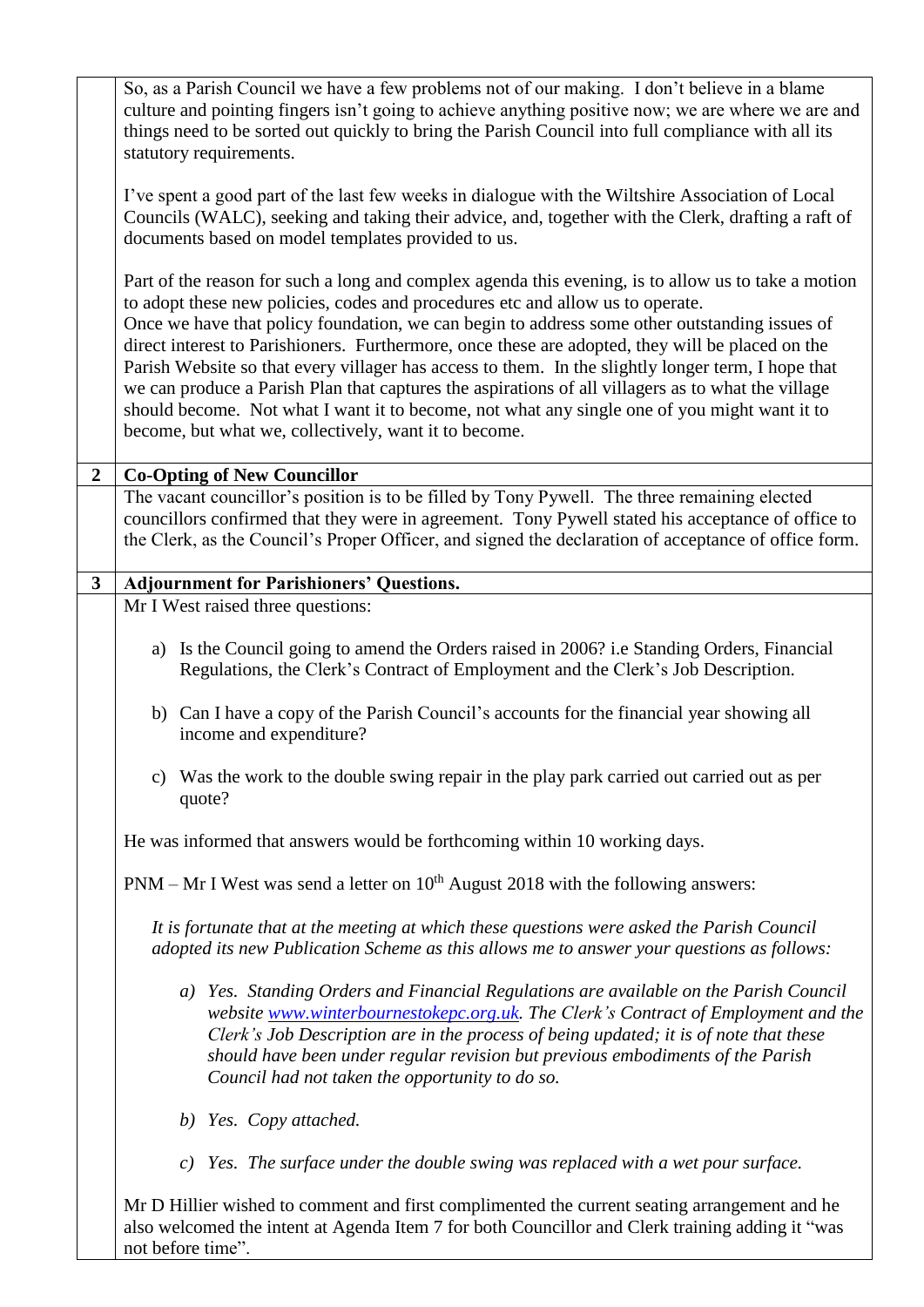| $\overline{\mathbf{4}}$ | To confirm the minutes from the Parish Council meeting held on 28 <sup>th</sup> May 2018.                                                                                                                                                                                                                                                                                                                                                                                                                                                                                                                                                                                                                                                                                                                                                                                                                           |                                                          |
|-------------------------|---------------------------------------------------------------------------------------------------------------------------------------------------------------------------------------------------------------------------------------------------------------------------------------------------------------------------------------------------------------------------------------------------------------------------------------------------------------------------------------------------------------------------------------------------------------------------------------------------------------------------------------------------------------------------------------------------------------------------------------------------------------------------------------------------------------------------------------------------------------------------------------------------------------------|----------------------------------------------------------|
|                         | Acceptance of the minutes from the previous Parish Council meeting were proposed by Cllr R<br>Watts, seconded Cllr A Zacks-McGoldrick and agreed and signed by the Chairman.                                                                                                                                                                                                                                                                                                                                                                                                                                                                                                                                                                                                                                                                                                                                        |                                                          |
| 5                       | To report, for information only, any matters arising from the minutes.                                                                                                                                                                                                                                                                                                                                                                                                                                                                                                                                                                                                                                                                                                                                                                                                                                              |                                                          |
|                         | The following actions were outstanding from the previous meeting:                                                                                                                                                                                                                                                                                                                                                                                                                                                                                                                                                                                                                                                                                                                                                                                                                                                   |                                                          |
|                         | $((09/15-02)$ Contact has not been made with the Wiltshire Council<br>a.<br>"lighting man" (Stuart Brown); however, things may have moved on with<br>Wiltshire Council now driving the issue. The action is now to establish where<br>Wiltshire Council stands with respect to street lighting. Informal contact with<br>Wiltshire Council has led to the understanding that Wiltshire Council will be<br>leading towards measured light reductions across the county. Official<br>notification has not been received, therefore, the Clerk will inform Wiltshire<br>Council that Winterbourne Stoke Parish Council wishes to carry out a trial of a<br>lights-off period between midnight and 5am. This action has been stalled for<br>several months with no cooperation from Wiltshire Council; it was decided that<br>the Clerk would write to Wiltshire Cllr Henry and ask if he can progress on our<br>behalf | Action:<br>Clerk - on-going                              |
|                         | (07/16-03) Cllr Dr Shuttleworth noted that many villages had "village<br>b.<br>gates" at their speed limit entry points and these both enhanced the presence of<br>the speed limit sign and informed drivers that they were entering a possible area<br>of conflict with other road users. The Clerk had established that Highways<br>England (as the "owner" of the A303) would install "village gates"; however,<br>they will not fund the installation. The Clerk would approach the Area Board<br>for a grant to fund installation after it has been established whether or not<br>planning permission is required.                                                                                                                                                                                                                                                                                             | <b>Action:</b><br>Clerk - on-going                       |
|                         | (05/18-02) The old bin in the play park must be removed; Cllr Zack-<br>$\mathbf{c}$ .<br>McGoldrick said that he would take it to the local recycling centre.                                                                                                                                                                                                                                                                                                                                                                                                                                                                                                                                                                                                                                                                                                                                                       | Action: Cllr<br>Zacks-<br>McGoldrick-<br>on-going        |
|                         | $(01/17 - 07)$ The Clerk will discuss the Parish's Emergency Plan with<br>d.<br>Mr Rennie. Unfortunately, the Clerk has been unsuccessful in making contact<br>with Mr Rennie. Cllr Zacks-McGoldrick has made contact with Mr Rennie<br>who is "on-board" but very busy                                                                                                                                                                                                                                                                                                                                                                                                                                                                                                                                                                                                                                             | <b>Action:</b><br>Cllr Zacks-<br>McGoldrick-<br>on-going |
|                         | $(05/17 - 03)$ Cllr West raised the [old] topic of the St Peter's Close<br>e.<br>pedestrian gate closure issue. The January 2018 minutes wrongly stated that<br>this has long been tolerated as the benefits have outweighed the perceived<br>problem – wrong gate. Cllr De Jonge agreed that there was indeed a problem<br>but it may only be rectified by moving the gate post which is not an easy task.<br>It was agreed that the gate would be locked closed until such time the problem<br>can be rectified. Further discussion and physical revealed that there has been a<br>complete misunderstanding of the issue and it would be wise to wait until the<br>imminent RoSPA inspection is carried out to ascertain exactly what the issue is.<br><b>Action Closed.</b>                                                                                                                                     |                                                          |
|                         | f.<br>$(05/17 - 07)$ Cllr West suggested that, instead of village gates being<br>erected at the 40 mph speed signs on the A303, flashing speed signs should be<br>considered; as Shrewton has recently installed them, the Clerk contacted<br>Shrewton Parish council for an indication of cost. Cllr Dr A Shuttleworth had<br>been in discussion with the Chairman of Berwick St James Parish Meeting as                                                                                                                                                                                                                                                                                                                                                                                                                                                                                                           | <b>Action:</b> Cllr Dr<br>Shuttleworth -<br>on-going     |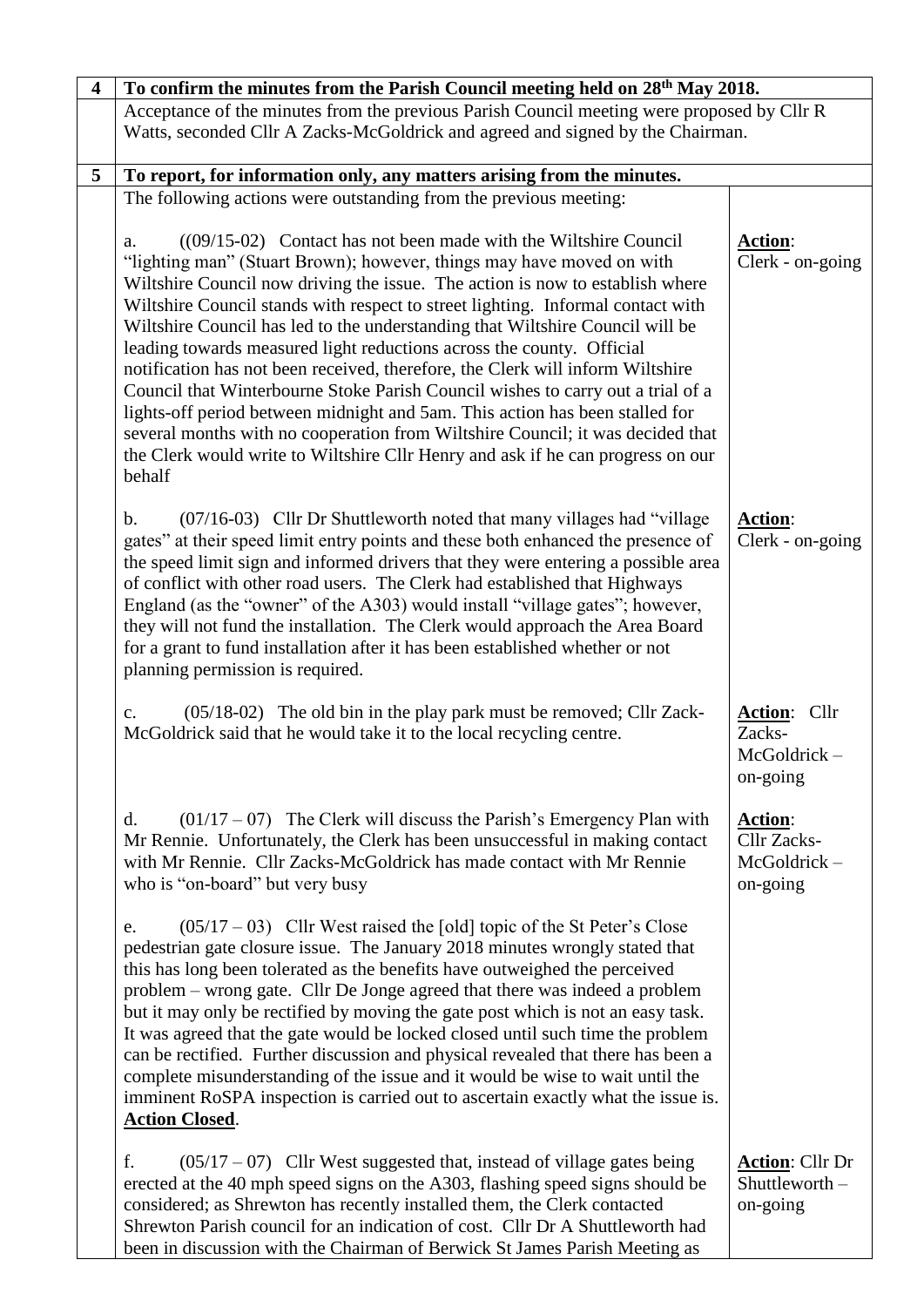| they had purchased a SID with 50% funding from the Area Board $-$ it is<br>proposed that Winterbourne Stoke Parish Council part fund (25%) the cost of<br>the Berwick St James Parish Meeting and share the use. Further discussion<br>with the Chairman of Berwick St James Parish Meeting revealed that this was<br>not an option.                                                                                                                                                                                                                                                  |                                                      |
|---------------------------------------------------------------------------------------------------------------------------------------------------------------------------------------------------------------------------------------------------------------------------------------------------------------------------------------------------------------------------------------------------------------------------------------------------------------------------------------------------------------------------------------------------------------------------------------|------------------------------------------------------|
| $(11/17-01)$ The yellow lines have been installed at the Church<br>g.<br>Street/A303 junction; however, it has been noted that they are asymmetric<br>which means that cars can still park opposite the entrance to The Hall making<br>access difficult. The yellow lines have been extended; however, the quality is<br>poor which areas already having been worn away. The Clerk will contact<br>Wiltshire Council to get them rectified.                                                                                                                                           | Action:<br>$Clerk - on going$                        |
| (11/17-03) The A303 traffic lights have been restored; however,<br>h.<br>nothing has happened with respect to worn road markings or the condition of<br>the fibre ducting; Cllr Dr Shuttleworth investigated via his contact with<br>Highways England who informed him that they intend to restore the road<br>marking at a date to be determined. Highways England are also investigating<br>the break-up of the foundation to the road surface on the A303 bridge. There is<br>still a requirement for the old safety barrier and pedestrian crossing control box<br>to be removed. | <b>Action:</b> Cllr Dr<br>Shuttleworth -<br>on-going |
| (01/18-01) The play park is in need of a "spring clean". It was agreed<br>i.<br>that parishioners would be encouraged to take part but it was further agreed to<br>defer this until the safety surface had been replaced and there was a suitable<br>weather window. Cllr Dr Shuttleworth will put an advert on the website calling<br>for volunteers. This was carried out by the Chairman personally. Action<br>Closed.                                                                                                                                                             |                                                      |
| $\mathbf{i}$ .<br>$(01/18-02)$ The dog mess problem has got worse – the Clerk will<br>contact the Wiltshire Council dog warden for advice. The Chairman also made<br>contact and met the Dog Warden in the village to discuss the issue. Signs were<br>erected and ENFORCEMENT ACTION WILL BE FORTHCOMING IF<br>NECESSARY.                                                                                                                                                                                                                                                            | Action:<br>$Clerk - on going$                        |
| $(05/18-03)$ The grass has been cut; however, it has not been removed<br>k.<br>which is not in accordance with the contract. Additionally, clarification is<br>required over the precise area being cut in the vicinity of the A303 telephone<br>box and the periodicity of the cutting. The Clerk will contact the contractors.<br>The contractors apologised and assured the Clerk that the service will improve;<br>however, consideration must be taken as to whether or not the contract is<br>renewed. Action Closed.                                                           |                                                      |
| (05/18-04) Ex-Cllrs West's email will have to be retired. It will not be<br>1.<br>deleted as it is a record of fact. Action Closed.                                                                                                                                                                                                                                                                                                                                                                                                                                                   |                                                      |
| $(05/18-05)$ The telephone box refurbishment is complete with effort<br>m.<br>from Ian West, Dave Hillier, Steve Fair and Barry France. Cllr A Zacks-<br>McGoldrick will write a short article for the website.                                                                                                                                                                                                                                                                                                                                                                       | Action:<br>Cllr Zacks-<br>McGoldrick                 |
| $(05/18-07)$ One of the conditions of having the defibrillator was<br>n.<br>training in the use of CPR would be made available to those parishioners who<br>wanted it; he would put an article on the website to that effect.                                                                                                                                                                                                                                                                                                                                                         | Action: Cllr Dr<br>Shuttleworth                      |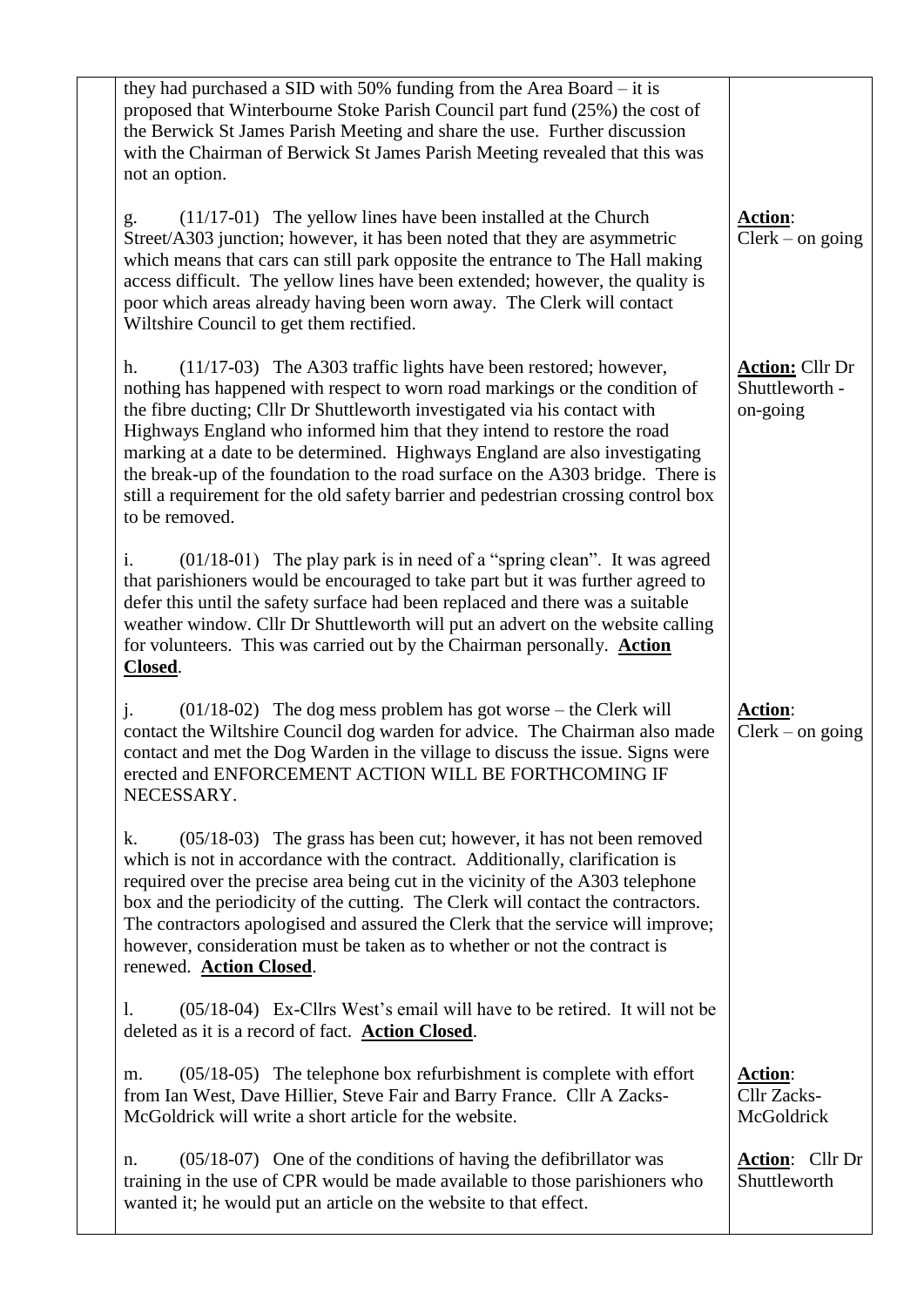|                | $(05/18-08)$ A whole raft of signs has appeared at the southern end of<br>0.<br>the village in the river next to the wooden foot bridge due to persons-unknown<br>bathing/playing in the river. There is confusion over the right-of-access to this<br>area as there has in the past been a ford here. Cllr Dr A Shuttleworth will write<br>to Wiltshire Council via the Clerk for advice on access rights as this has the<br>potential to be very problematic and divisive. | Action: Cllr Dr<br>Shuttleworth        |
|----------------|------------------------------------------------------------------------------------------------------------------------------------------------------------------------------------------------------------------------------------------------------------------------------------------------------------------------------------------------------------------------------------------------------------------------------------------------------------------------------|----------------------------------------|
| 6              | <b>Publications</b>                                                                                                                                                                                                                                                                                                                                                                                                                                                          |                                        |
|                | Resolution to adopt a package of policy documents, including, but not<br>exclusively, Publication Scheme, Complaints Procedure, Disciplinary<br>Procedure, Grievance Procedure. Proposed by Cllr Dr A Shuttleworth,<br>seconded by Cllr A Zacks-McGoldrick and agreed unanimously by the<br>remaining cllrs.                                                                                                                                                                 |                                        |
|                | All publications will be available on the website. They will be reviewed<br>annually on a rolling basis and all will be reviewed within the next three years.<br>It was agreed that the sign-off month would be September,                                                                                                                                                                                                                                                   |                                        |
| $\overline{7}$ | <b>Training</b>                                                                                                                                                                                                                                                                                                                                                                                                                                                              |                                        |
|                | Resolution to fund Councilor/Clerk training to be provided by WALC.<br>Proposed by Cllr Dr A Shuttleworth, seconded by Cllr A Zacks-McGoldrick<br>and agreed unanimously by the remaining cllrs. The Clerk would contact<br>WALC for direction. Training should be in-place/completed before the end of<br>the year.                                                                                                                                                         | Action:<br>Clerk<br>$(07/18-01)$       |
| 8              | <b>Planning Applications.</b>                                                                                                                                                                                                                                                                                                                                                                                                                                                |                                        |
|                | 18/06210/FUL. Installation of package sewage treatment plant and<br>soakaway. Stonehenge Campsite, Berwick road, Winterbourne Stoke, SP3<br>4TQ.                                                                                                                                                                                                                                                                                                                             |                                        |
|                | Unfortunately, not all cllrs had been able to review the application so additional<br>time was allowed with observations to be passed to the Clerk before midnight<br>on Sunday ( $5th$ August 2018) to permit a response before the $7th$ August 2018<br>deadline.                                                                                                                                                                                                          |                                        |
|                | $PMN - All$ cllrs supported the application.                                                                                                                                                                                                                                                                                                                                                                                                                                 |                                        |
| 9              | <b>Services including Recreation Facilities.</b>                                                                                                                                                                                                                                                                                                                                                                                                                             |                                        |
|                | Play Park. The play park vegetation is in a poor state with brambles and<br>thistles - the Clerk will contact the contractors [again].                                                                                                                                                                                                                                                                                                                                       | <b>Action:</b> Clerk -<br>$(07/18-02)$ |
|                | PMN – the Clerk contacted the contractor and the grass was cut the following<br>day. The thistle problem was due mainly to the long period of dry weather<br>followed by significant rain. Action Closed.                                                                                                                                                                                                                                                                    |                                        |
|                | IT inc Broadband and Website. Nothing to report.                                                                                                                                                                                                                                                                                                                                                                                                                             |                                        |
|                | <b>Defibrillator.</b> The defibrillator is now fully installed and subject to monthly<br>checks by the Clerk.                                                                                                                                                                                                                                                                                                                                                                |                                        |
|                |                                                                                                                                                                                                                                                                                                                                                                                                                                                                              |                                        |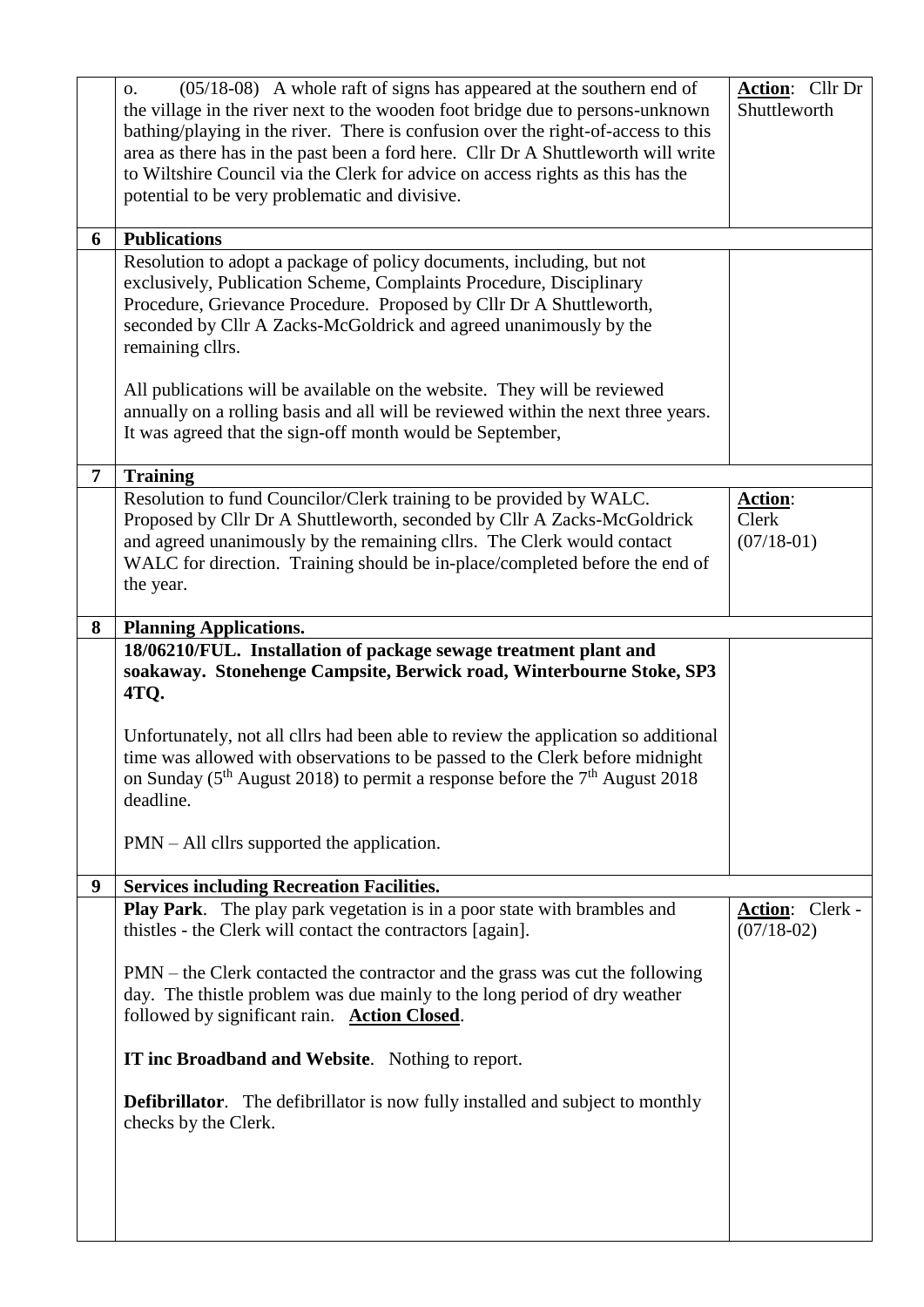| 7  | Highways & Byways.                                                                                                                                                                                                                                                                                          |                                                                   |                                           |  |
|----|-------------------------------------------------------------------------------------------------------------------------------------------------------------------------------------------------------------------------------------------------------------------------------------------------------------|-------------------------------------------------------------------|-------------------------------------------|--|
|    | <b>General.</b> Nothing to report                                                                                                                                                                                                                                                                           |                                                                   |                                           |  |
|    | <b>Church Street.</b> The Clerk informed the meeting that, following a favourable<br>MetroCount, an application has been submitted to put a 20 mph speed limit on<br>Church Street and the roads off of it. The MetroCount revealed the following<br>statistics over a period of two week in May/June 2016: |                                                                   |                                           |  |
|    | Number of vehicles counted $-2745$<br>$\bullet$<br>Number exceeding posted speed limit $-3$<br>$\bullet$<br>Maximum speed $-33.6$ mph<br>$\bullet$<br>Minimum speed $-5$ mph<br>$\bullet$<br>• Mean speed $-14.8$ mph<br>$\bullet$ 85 % - 19.7 mph<br>$\bullet$ 95% - 22.4 mph                              |                                                                   |                                           |  |
|    | <b>Current A303.</b> Nothing to report.                                                                                                                                                                                                                                                                     |                                                                   |                                           |  |
|    | A303 Scheme. There was a limited discussion the new consultation regarding<br>the three proposals: Rollestone Crossroads, Green Bridge No 4 and the removal<br>of the link between Byway 11 and Byway 12. It was agreed that the report<br>would be in accordance with the previous response.               |                                                                   |                                           |  |
|    | $PMN$ – the response was submitted on $8th$ August 2018 and is available on the<br>Parish Council website.                                                                                                                                                                                                  |                                                                   |                                           |  |
|    | Parishioners are reminded that they should keep a close eye on the Parish<br>Council website for updates -                                                                                                                                                                                                  |                                                                   |                                           |  |
|    |                                                                                                                                                                                                                                                                                                             | www.winterbournestokepc.org.uk                                    |                                           |  |
| 8  | <b>Environment including Emergency Planning.</b>                                                                                                                                                                                                                                                            |                                                                   |                                           |  |
|    | Nothing to report.                                                                                                                                                                                                                                                                                          |                                                                   |                                           |  |
| 9  | <b>World Heritage Site.</b>                                                                                                                                                                                                                                                                                 |                                                                   |                                           |  |
|    | Cllr Dr A Shuttleworth informed the meeting that July's proposed meeting had                                                                                                                                                                                                                                |                                                                   |                                           |  |
|    | been postponed until later in August and there were no outstanding planning<br>applications.                                                                                                                                                                                                                |                                                                   |                                           |  |
| 10 | Police.                                                                                                                                                                                                                                                                                                     |                                                                   |                                           |  |
|    | Nothing to report.                                                                                                                                                                                                                                                                                          |                                                                   |                                           |  |
| 11 | <b>Finance.</b>                                                                                                                                                                                                                                                                                             |                                                                   |                                           |  |
|    | Money in Account (at close of business 1 Jun 18):                                                                                                                                                                                                                                                           |                                                                   | £16,926.11                                |  |
|    | Less un-cleared cheques:                                                                                                                                                                                                                                                                                    | Clerk<br>HMRC (PAYE)<br><b>Bawdens</b><br><b>Redlynch Leisure</b> | £175.70<br>£116.80<br>£105.44<br>£3723.60 |  |
|    | Bills awaited:                                                                                                                                                                                                                                                                                              | Defib installation<br><b>Yellow</b> lines                         | £144.00<br>£500.00                        |  |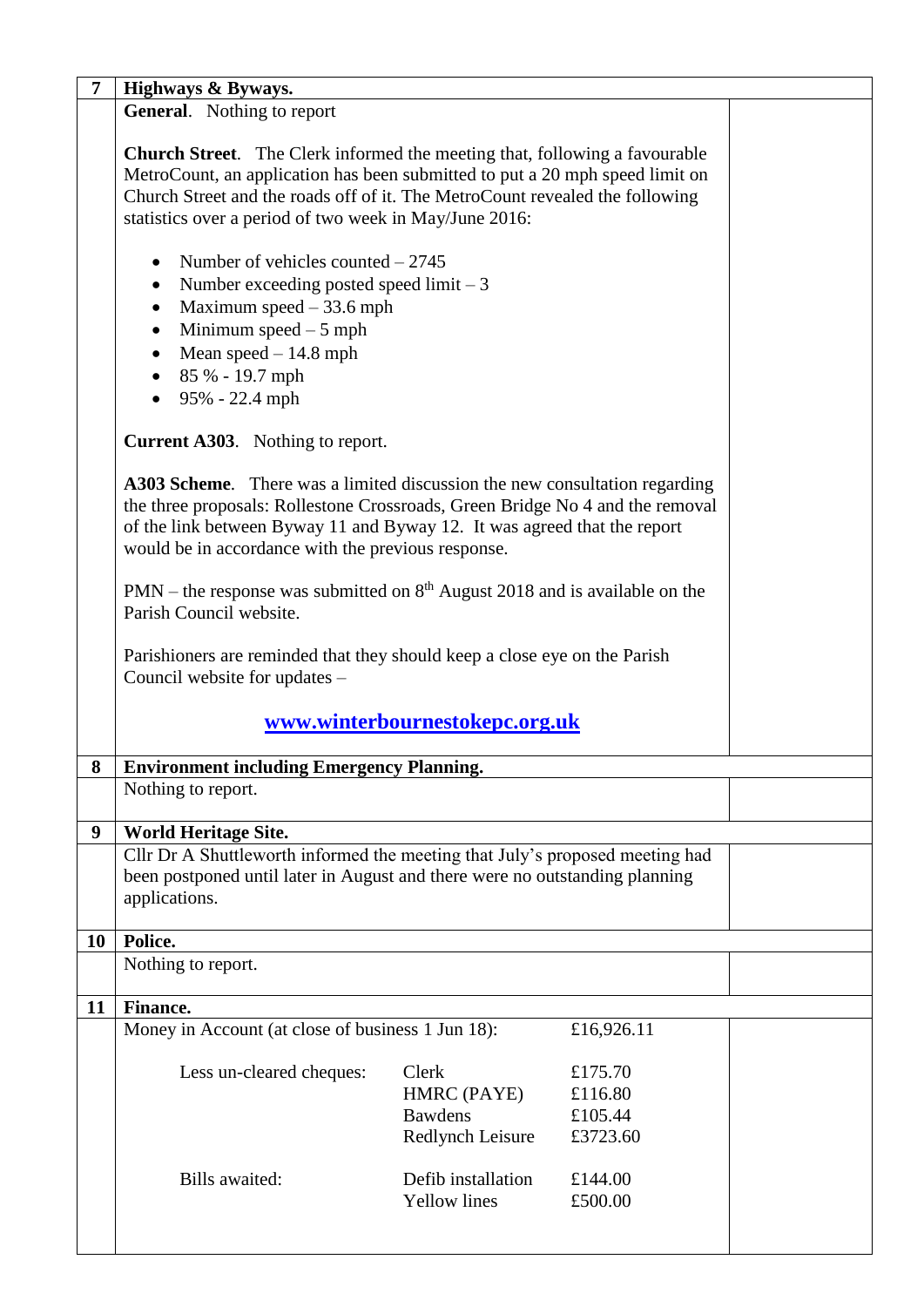| 12 | <b>Reports from Councillors.</b>                                                                                                                                                                                                                                                                                                                                                                                                                                                                                                                                                                                                                                                                                                                                                                                                                                                                                                                     |                                        |
|----|------------------------------------------------------------------------------------------------------------------------------------------------------------------------------------------------------------------------------------------------------------------------------------------------------------------------------------------------------------------------------------------------------------------------------------------------------------------------------------------------------------------------------------------------------------------------------------------------------------------------------------------------------------------------------------------------------------------------------------------------------------------------------------------------------------------------------------------------------------------------------------------------------------------------------------------------------|----------------------------------------|
|    | Nothing to report from cllrs.                                                                                                                                                                                                                                                                                                                                                                                                                                                                                                                                                                                                                                                                                                                                                                                                                                                                                                                        |                                        |
|    | The following email had been received from the Winterbourne Stoke Events<br>Committee:                                                                                                                                                                                                                                                                                                                                                                                                                                                                                                                                                                                                                                                                                                                                                                                                                                                               |                                        |
|    | Dear Chairman,                                                                                                                                                                                                                                                                                                                                                                                                                                                                                                                                                                                                                                                                                                                                                                                                                                                                                                                                       |                                        |
|    | We are writing to the Parish Council in the hope it can help the current<br>Winterbourne Stoke Events Committee with an issue not of its<br>making. We have a problem with the renewal of the insurance policy<br>because, although we have sufficient funds, we are unable to sign a<br>cheque to cover the cost of approximately £260. The current committee<br>took over the running of the Events Committee in June 2017;<br>unfortunately, there was not a comprehensive handover and the<br>Treasurer was not in receipt of any financial documentation until<br>October 2017 and to compound the issue none of the new committee are<br>cheque signatories – it requires a current cheque signatory to initiate<br>new signatories. We have tried to make contact with the current<br>Chairman for direction by both telephone and email with no success<br>and, therefore, reluctantly we are asking the Parish Council if they can<br>help. |                                        |
|    | <b>Regards</b>                                                                                                                                                                                                                                                                                                                                                                                                                                                                                                                                                                                                                                                                                                                                                                                                                                                                                                                                       |                                        |
|    | <b>Angie Carr (Treasurer)</b>                                                                                                                                                                                                                                                                                                                                                                                                                                                                                                                                                                                                                                                                                                                                                                                                                                                                                                                        |                                        |
|    | <b>Ryan Davis (Secretary)</b>                                                                                                                                                                                                                                                                                                                                                                                                                                                                                                                                                                                                                                                                                                                                                                                                                                                                                                                        |                                        |
|    | Investigations had shown that the [lapsed] insurance was only for third party<br>liability and did not cover the contents of the shipping container located in<br>Meadow View. The Chairman proposed that the Events Committee be given<br>an interest-free loan <sup>1</sup> up to $\pounds$ 1000 to permit the purchase of insurance subject to<br>specific conditions:                                                                                                                                                                                                                                                                                                                                                                                                                                                                                                                                                                            |                                        |
|    | The loan is for the period of one calendar year.<br>A full equipment inventory is to be drawn up.<br>٠<br>The accounts are to be audited by an independent body.<br>A Special General Meeting is to be called where a new committee is to<br>be elected.                                                                                                                                                                                                                                                                                                                                                                                                                                                                                                                                                                                                                                                                                             |                                        |
|    | It was agreed that the Clerk would arrange insurance cover, on behalf of the<br>Events Committee, through Community First once an equipment value is<br>known.                                                                                                                                                                                                                                                                                                                                                                                                                                                                                                                                                                                                                                                                                                                                                                                       | <b>Action:</b> Clerk -<br>$(07/18-03)$ |
|    | Following discussion, the proposal was seconded by Cllr R Watts and agreed<br>by the remaining cllrs.                                                                                                                                                                                                                                                                                                                                                                                                                                                                                                                                                                                                                                                                                                                                                                                                                                                |                                        |
|    | $1$ iaw LGA 72 Sect 145                                                                                                                                                                                                                                                                                                                                                                                                                                                                                                                                                                                                                                                                                                                                                                                                                                                                                                                              |                                        |
| 13 | Correspondence received since the last meeting.                                                                                                                                                                                                                                                                                                                                                                                                                                                                                                                                                                                                                                                                                                                                                                                                                                                                                                      |                                        |
|    | Nothing to report.                                                                                                                                                                                                                                                                                                                                                                                                                                                                                                                                                                                                                                                                                                                                                                                                                                                                                                                                   |                                        |
|    |                                                                                                                                                                                                                                                                                                                                                                                                                                                                                                                                                                                                                                                                                                                                                                                                                                                                                                                                                      |                                        |
|    |                                                                                                                                                                                                                                                                                                                                                                                                                                                                                                                                                                                                                                                                                                                                                                                                                                                                                                                                                      |                                        |
|    |                                                                                                                                                                                                                                                                                                                                                                                                                                                                                                                                                                                                                                                                                                                                                                                                                                                                                                                                                      |                                        |
|    |                                                                                                                                                                                                                                                                                                                                                                                                                                                                                                                                                                                                                                                                                                                                                                                                                                                                                                                                                      |                                        |
|    |                                                                                                                                                                                                                                                                                                                                                                                                                                                                                                                                                                                                                                                                                                                                                                                                                                                                                                                                                      |                                        |